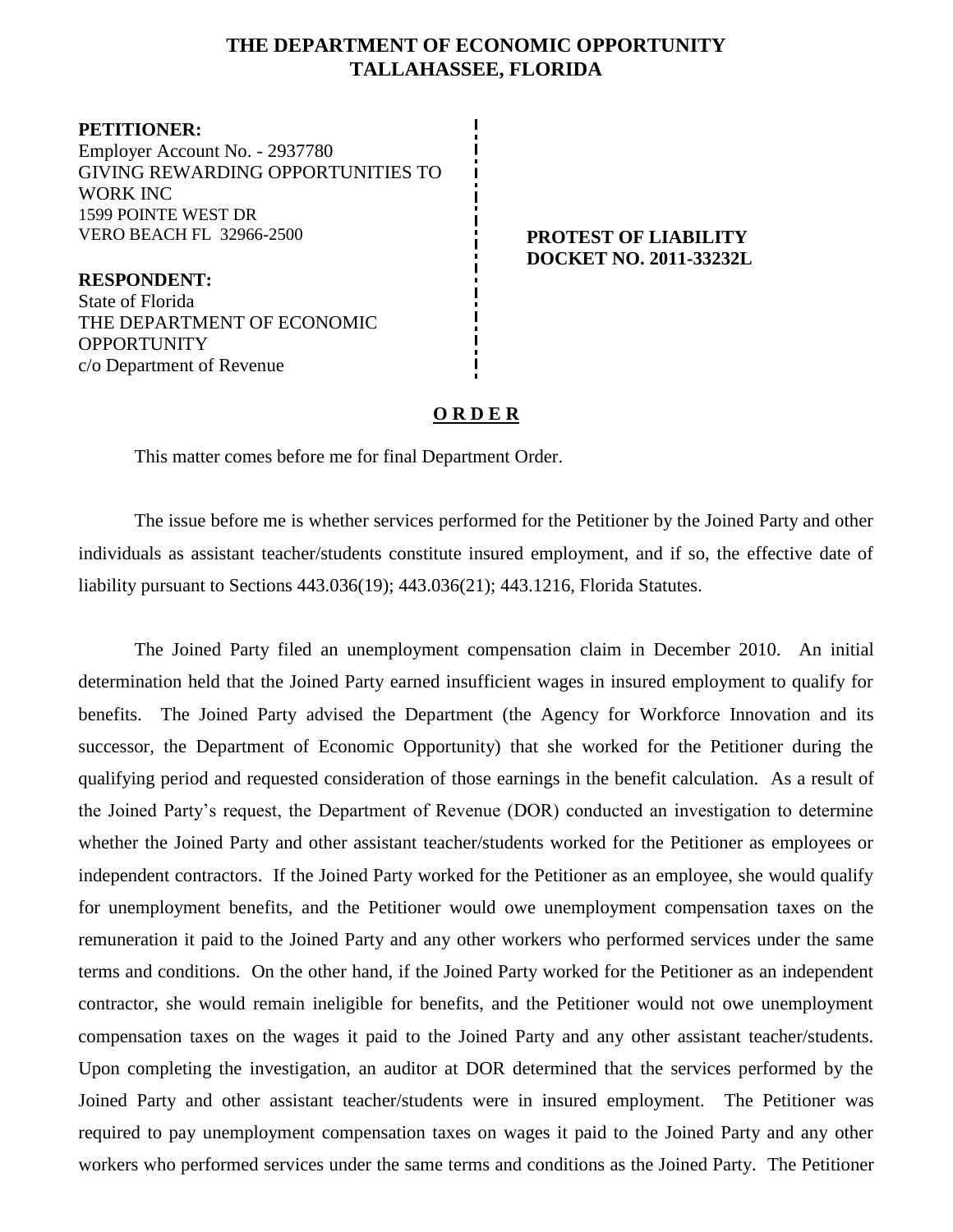filed a timely protest of the determination. The claimant who requested the investigation was joined as a party because she had a direct interest in the outcome of the case. That is, if the determination is reversed, the Joined Party will once again be ineligible for benefits and must repay all benefits received.

A telephone hearing was held on May 12, 2011.The Petitioner, represented by its Executive Director, appeared and testified. The Respondent, represented by a DOR Tax Specialist, appeared and testified. The Joined Party did not appear for the hearing. The Special Deputy issued a recommended order on July 19, 2011.

The Special Deputy's Findings of Fact recite as follows:

- 1. The Petitioner is a corporation, incorporated on November 20, 2000, for the purpose of running a job training center. The Petitioner is a  $501(c)(3)$  non-profit corporation.
- 2. The Petitioner provides a combination of class room instruction and lab workshops for students to help prepare them for seeking and retaining work.
- 3. The Joined Party enrolled as a student with the Petitioner from August 3, 2009 through February 2010.
- 4. The Joined Party attended classes with the Petitioner. The Joined Party performed daycare work as part of her lab workshop credits.
- 5. The Joined Party received a living allowance from the Petitioner. The allowance was based upon hours spent in the program. The allowance included both classroom and lab hours.

Based on these Findings of Fact, the Special Deputy recommended that the determination be reversed.No exceptions were received from any party.

With respect to the recommended order, Section 120.57(1)(1), Florida Statutes, provides:

The agency may adopt the recommended order as the final order of the agency. The agency in its final order may reject or modify the conclusions of law over which it has substantive jurisdiction and interpretation of administrative rules over which it has substantive jurisdiction. When rejecting or modifying such conclusions of law or interpretation of administrative rule, the agency must state with particularity its reasons for rejecting or modifying such conclusion of law or interpretation of administrative rule and must make a finding that its substituted conclusion of law or interpretation of administrative rule is as or more reasonable than that which was rejected or modified. Rejection or modification of conclusions of law may not form the basis for rejection or modification of findings of fact. The agency may not reject or modify the findings of fact unless the agency first determines from a review of the entire record, and states with particularity in the order, that the findings of fact were not based upon competent substantial evidence or that the proceedings on which the findings were based did not comply with essential requirements of law.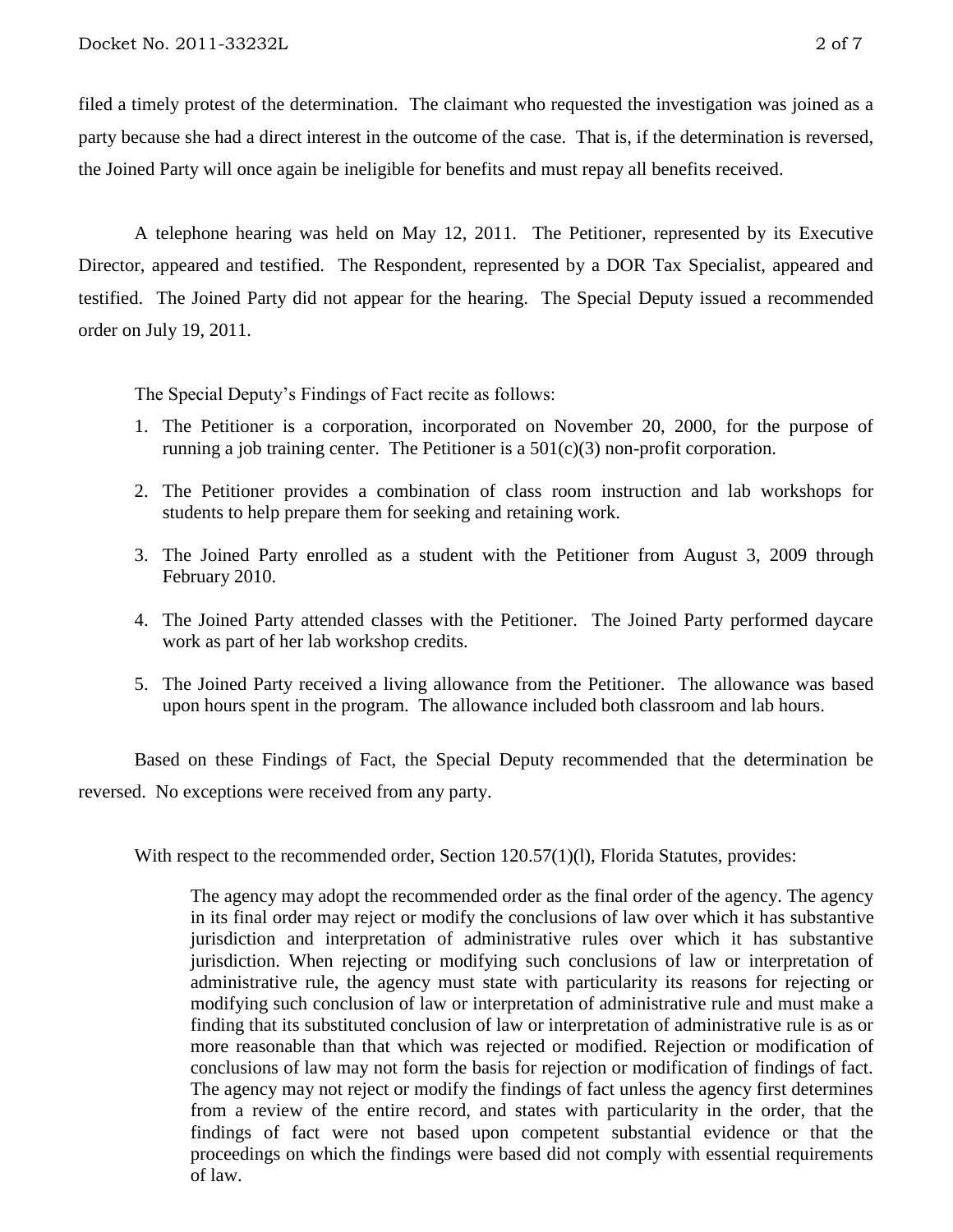The record of the case was carefully reviewed to determine whether the Special Deputy's Findings of Fact and Conclusions of Law were supported by the record, whether the proceedings complied with the substantial requirements of the law, and whether the Conclusions of Law reflect a reasonable application of the law to the facts.

#### **Findings of Fact**

A review of the record reveals that the Special Deputy's Findings of Fact are based on competent substantial evidence in the record. Accordingly, the Department accepts the findings of fact made by the Special Deputy.

#### **Conclusions of Law**

Section 443.1216(13)(i)2., Florida Statutes, provides that service performed in the employ of a school is exempt from coverage if the service is performed by a student who is enrolled and is regularly attending classes at the school. The record reflects that this statutory exemption should be applied in the current case because Special Deputy found that the Joined Party was an enrolled student of the Petitioner and attended classes with the Petitioner. The Special Deputy's Conclusions of Law #7-11 are respectfully rejected by the Department and Conclusions of Law #6 and 14 are modified as follows:

The issue in this case, whether services performed for the Petitioner constitute employment subject to the Florida Unemployment Compensation Law, is governed by Chapter 443, Florida Statutes. Section 443.1216(13)(i)2., Florida Statutes, provides that service performed in the employ of a school, college, or university, if the service is performed by a student who is enrolled and is regularly attending classes at the school, college, or university is exempt from coverage under the Florida Unemployment Compensation Law.

Conclusion of Law #14 is also amended to say:

A preponderance of the evidence presented in this case reveals that the Petitioner and the Joined Party did not create an employment relationship that would be considered insured work under the law. A preponderance of the evidence indicates that a student-teacher relationship was created by the parties.

The modified Conclusions of Law are a more reasonable application of the law to the facts.

Having considered the record of this case and the Recommended Order of the Special Deputy, I hereby adopt the Findings of Fact as set forth in the Recommended Order. I adopt the Conclusions of Law as modified above. I also adopt the Special Deputy's Recommendation that the Respondent's determination be reversed.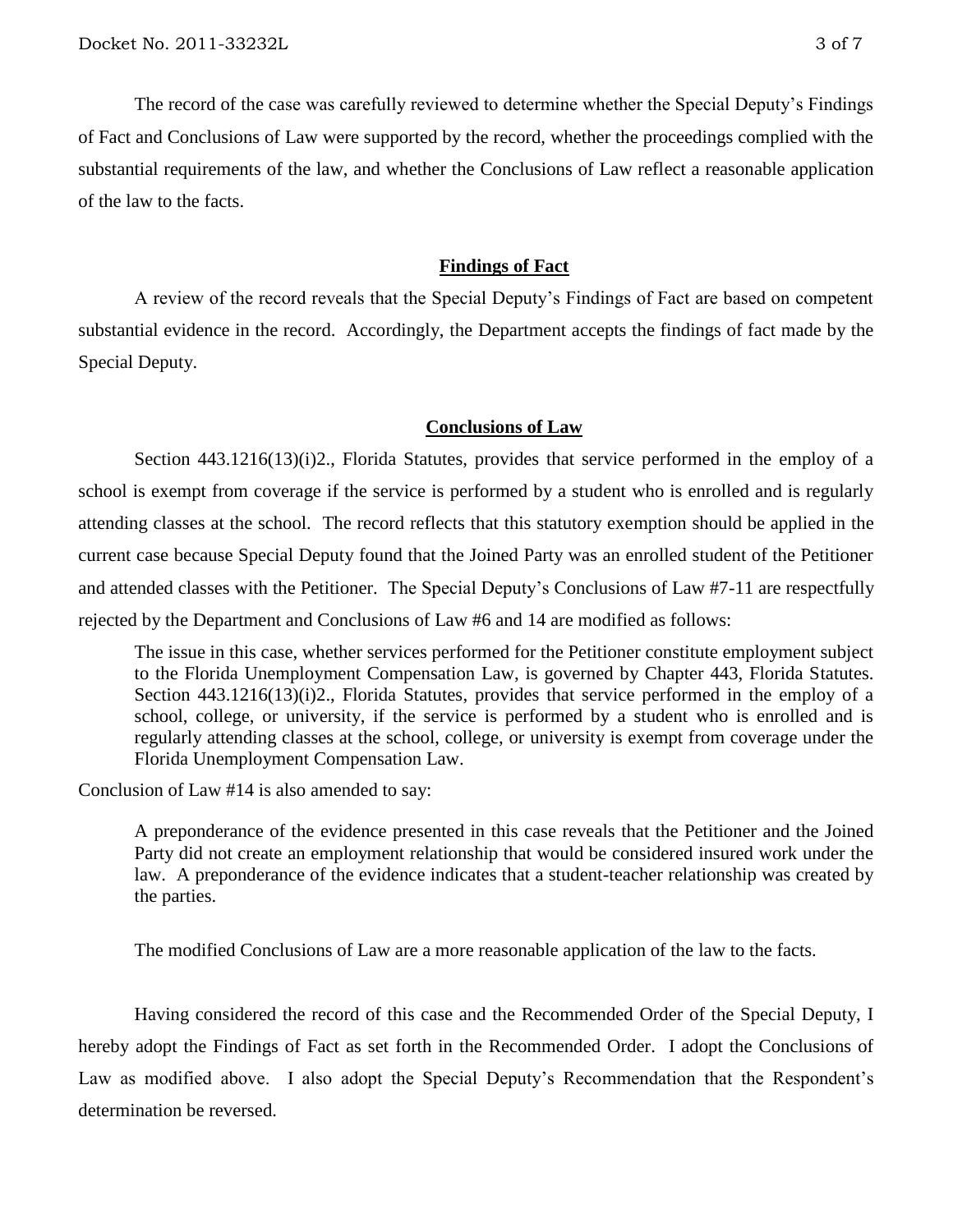In consideration thereof, it is ORDERED that the determination dated January 19, 2011, is REVERSED.

DONE and ORDERED at Tallahassee, Florida, this **\_\_\_\_\_\_\_** day of **January, 2012**.



TOM CLENDENNING Director of Workforce Services THE DEPARTMENT OF ECONOMIC **OPPORTUNITY**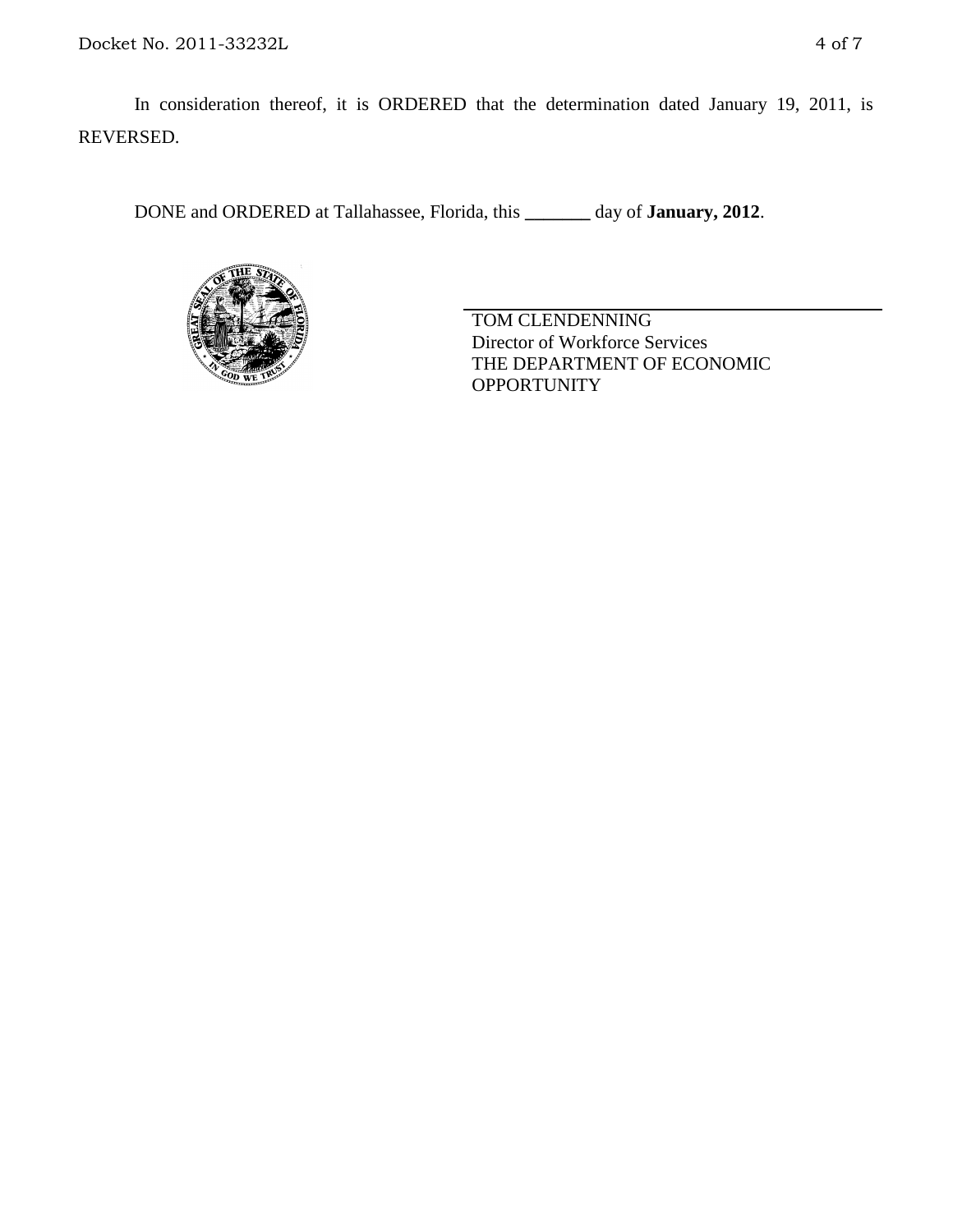## **AGENCY FOR WORKFORCE INNOVATION Unemployment Compensation Appeals**

MSC 345 CALDWELL BUILDING 107 EAST MADISON STREET TALLAHASSEE FL 32399-4143

#### **PETITIONER:**

Employer Account No. - 2937780 GIVING REWARDING OPPORTUNTIES TO WORK INC ATTN: JACQUELINE REASON 1599 POINTE WEST DR VERO BEACH FL 32966-2500

> **PROTEST OF LIABILITY DOCKET NO. 2011-33232L**

## **RESPONDENT:**

State of Florida Agency for Workforce Innovation c/o Department of Revenue

## **RECOMMENDED ORDER OF SPECIAL DEPUTY**

#### TO: Assistant Director Agency for Workforce Innovation

This matter comes before the undersigned Special Deputy pursuant to the Petitioner's protest of the Respondent's determination dated January 19, 2011.

After due notice to the parties, a telephone hearing was held on May 12, 2011. The Petitioner's executive director appeared and testified at the hearing. The Joined Party did not appear at the hearing. A tax specialist appeared and testified on behalf of the Respondent.

The record of the case, including the recording of the hearing and any exhibits submitted in evidence, is herewith transmitted. Proposed Findings of Fact and Conclusions of Law were not received.

#### **Issue:**

Whether services performed for the Petitioner by the Joined Party and other individuals constitute insured employment pursuant to Sections 443.036(19), 443.036(21); 443.1216, Florida Statutes, and if so, the effective date of the liability.

## **Findings of Fact:**

- 1. The Petitioner is a corporation, incorporated on November 20, 2000, for the purpose of running a job training center. The Petitioner is a  $501(c)(3)$  non-profit corporation.
- 2. The Petitioner provides a combination of class room instruction and lab workshops for students to help prepare them for seeking and retaining work.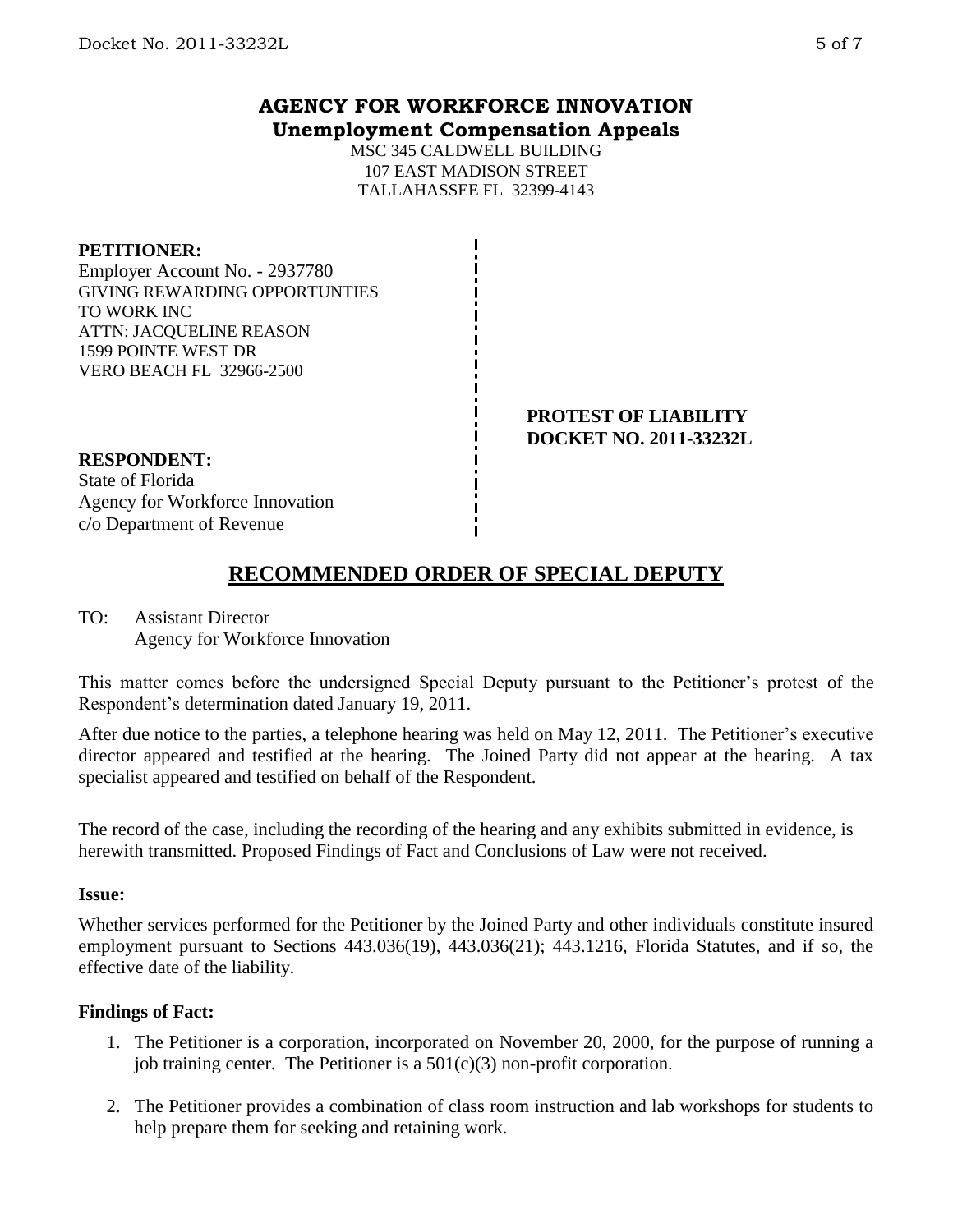- 3. The Joined Party enrolled as a student with the Petitioner from August 3, 2009 through February 2010.
- 4. The Joined Party attended classes with the Petitioner. The Joined Party performed daycare work as part of her lab workshop credits.
- 5. The Joined Party received a living allowance from the Petitioner. The allowance was based upon hours spent in the program. The allowance included both classroom and lab hours.

## **Conclusions of Law:**

- 6. The issue in this case, whether services performed for the Petitioner constitute employment subject to the Florida Unemployment Compensation Law, is governed by Chapter 443, Florida Statutes. Section 443.1216(1)(a)2., Florida Statutes, provides that employment subject to the chapter includes service performed by individuals under the usual common law rules applicable in determining an employer-employee relationship.
- 7. The Supreme Court of the United States held that the term "usual common law rules" is to be used in a generic sense to mean the "standards developed by the courts through the years of adjudication." United States v. W.M. Webb, Inc., 397 U.S. 179 (1970).
- 8. The Supreme Court of Florida adopted and approved the tests in 1 Restatement of Law, Agency 2d Section 220 (1958), for use to determine if an employment relationship exists. See Cantor v. Cochran, 184 So.2d 173 (Fla. 1966); Miami Herald Publishing Co. v. Kendall, 88 So.2d 276 (Fla. 1956); Magarian v. Southern Fruit Distributors, 1 So.2d 858 (Fla. 1941); see also Kane Furniture Corp. v. R. Miranda, 506 So.2d 1061 (Fla. 2d DCA 1987).
- 9. Restatement of Law is a publication, prepared under the auspices of the American Law Institute, which explains the meaning of the law with regard to various court rulings. The Restatement sets forth a nonexclusive list of factors that are to be considered when judging whether a relationship is an employment relationship or an independent contractor relationship.
- 10. 1 Restatement of Law, Agency 2d Section 220 (1958) provides:
	- (1) A servant is a person employed to perform services for another and who, in the performance of the services, is subject to the other's control or right of control.
	- (2) The following matters of fact, among others, are to be considered:
		- (a) the extent of control which, by the agreement, the business may exercise over the details of the work;
		- (b) whether or not the one employed is engaged in a distinct occupation or business;
		- (c) the kind of occupation, with reference to whether, in the locality, the work is usually done under the direction of the employer or by a specialist without supervision;
		- (d) the skill required in the particular occupation;
		- (e) whether the employer or the worker supplies the instrumentalities, tools, and the place of work for the person doing the work;
		- (f) the length of time for which the person is employed;
		- $(g)$  the method of payment, whether by the time or by the job;
		- (h) whether or not the work is a part of the regular business of the employer;
		- (i) whether or not the parties believe they are creating the relation of master and servant;
		- (j) whether the principal is or is not in business.
- 11. Comments in the Restatement explain that the word "servant" does not exclusively connote manual labor, and the word "employee" has largely replaced "servant" in statutes dealing with various aspects of the working relationship between two parties. In Department of Health and Rehabilitative Services v. Department of Labor & Employment Security, 472 So.2d 1284 (Fla. 1<sup>st</sup>